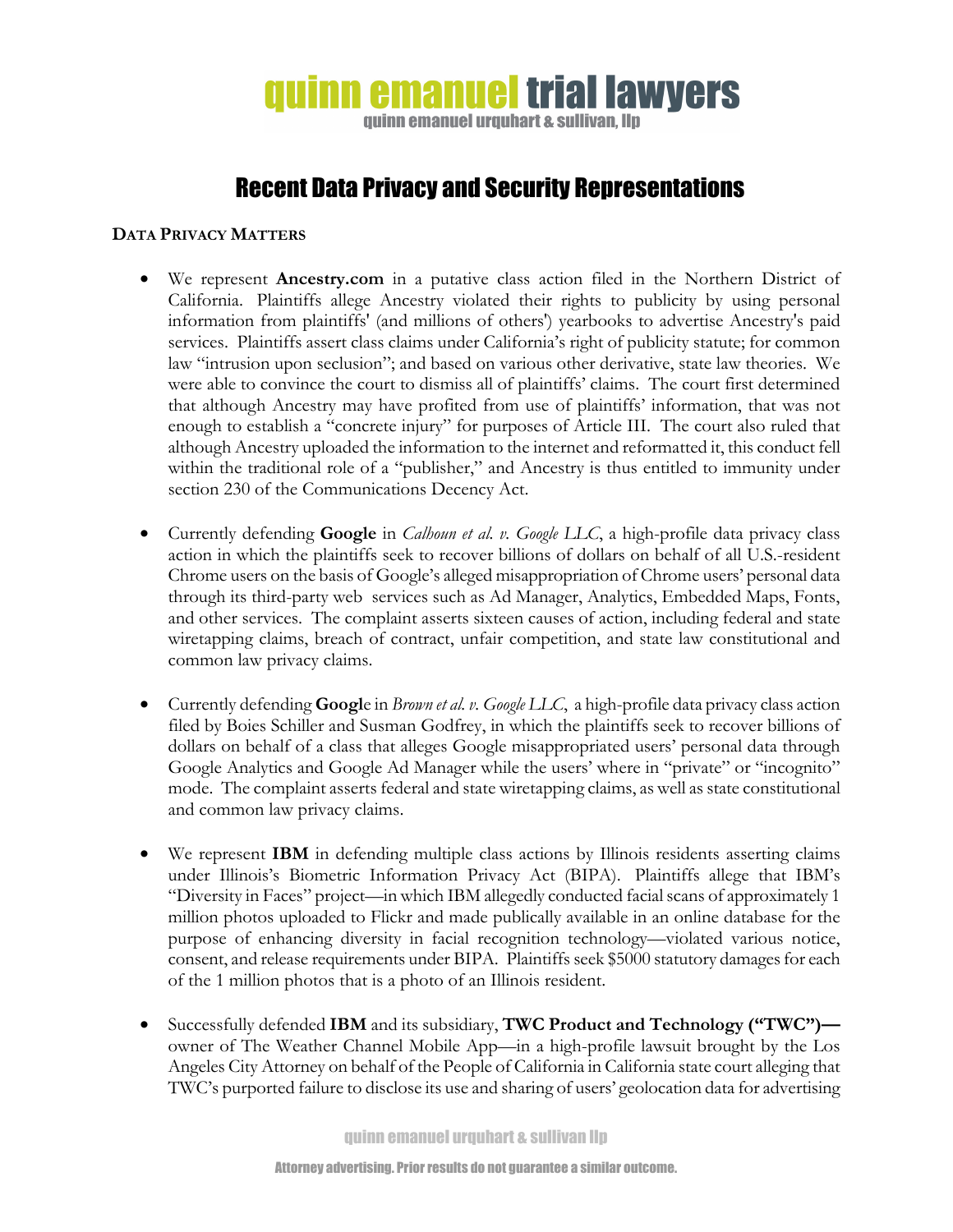and other commercial purposes violated California's Unfair Competition Law. Following TWC's filing of motions for summary judgment, the City Attorney agreed to dismiss its claims with no penalty or admission of wrongdoing by TWC

- Successfully defended **IBM** and **TWC** against a putative class action in the U.S. District Court for the Northern District of Florida relating to The Weather Channel App's data privacy practices. Plaintiffs asserted claims for violation of Florida's Deceptive and Unfair Trade Practices Act, fraud, negligent misrepresentation, and unjust enrichment. The court dismissed several claims on TWC's motions to dismiss and the remaining claims before class certification.
- Defending **TWC** in a putative class action in the U.S. District Court for the Northern District of California relating to The Weather Channel App's data privacy practices. Plaintiffs allege that TWC's use of geolocation data for advertising violated users' right to privacy under the California Constitution, resulted in unfair competition, and that TWC was unjustly enriched.
- We are representing **Google** in the very first class action to be launched in France since the extension of this type of procedure to personal data matters in 2016. Major French consumer association UFC-Que-Choisir filed a claim in June 2019 before the Paris Civil Court and alleged Google breached the European general data protection regulation (GDPR), more specifically its information and consent requirements. The plaintiff is seeking an award of up to EUR 27 billion in damages for an alleged class of French users of terminals equipped with an Android operating system and a Google account.
- We are advising **numerous multinational corporations** on compliance with GDPR in their collection and processing of EU-based personal data, as well as in the production of that data in U.S. and non-EU litigation proceedings.
- We obtained summary judgment in California state court for **a major wireless telecommunications company** arising out of alleged disclosure of confidential consumer information. The matter involved allegations of negligence and breach of privacy arising from allegedly divulging private consumer information to third parties. The decision was upheld by the California Court of Appeal.
- We represent **a large financial services company** in an SEC investigation into potential violations of privacy-related securities rules and related disclosure issues.
- We represented **comScore, Inc.**, in a data privacy class action in the Northern District of Illinois. The plaintiffs asserted that comScore, a company that measures consumers' online behavior, obtained information about their Internet usage and other personal information without adequate consent.
- One of our partners successfully defended **Hulu** against consolidated putative class action cases involving the Video Privacy Protection Act and related privacy statutes, and the allegation that the defendant knowingly disclosed personally identifiable information about its users. Defeated class certification and obtained summary judgment on liability.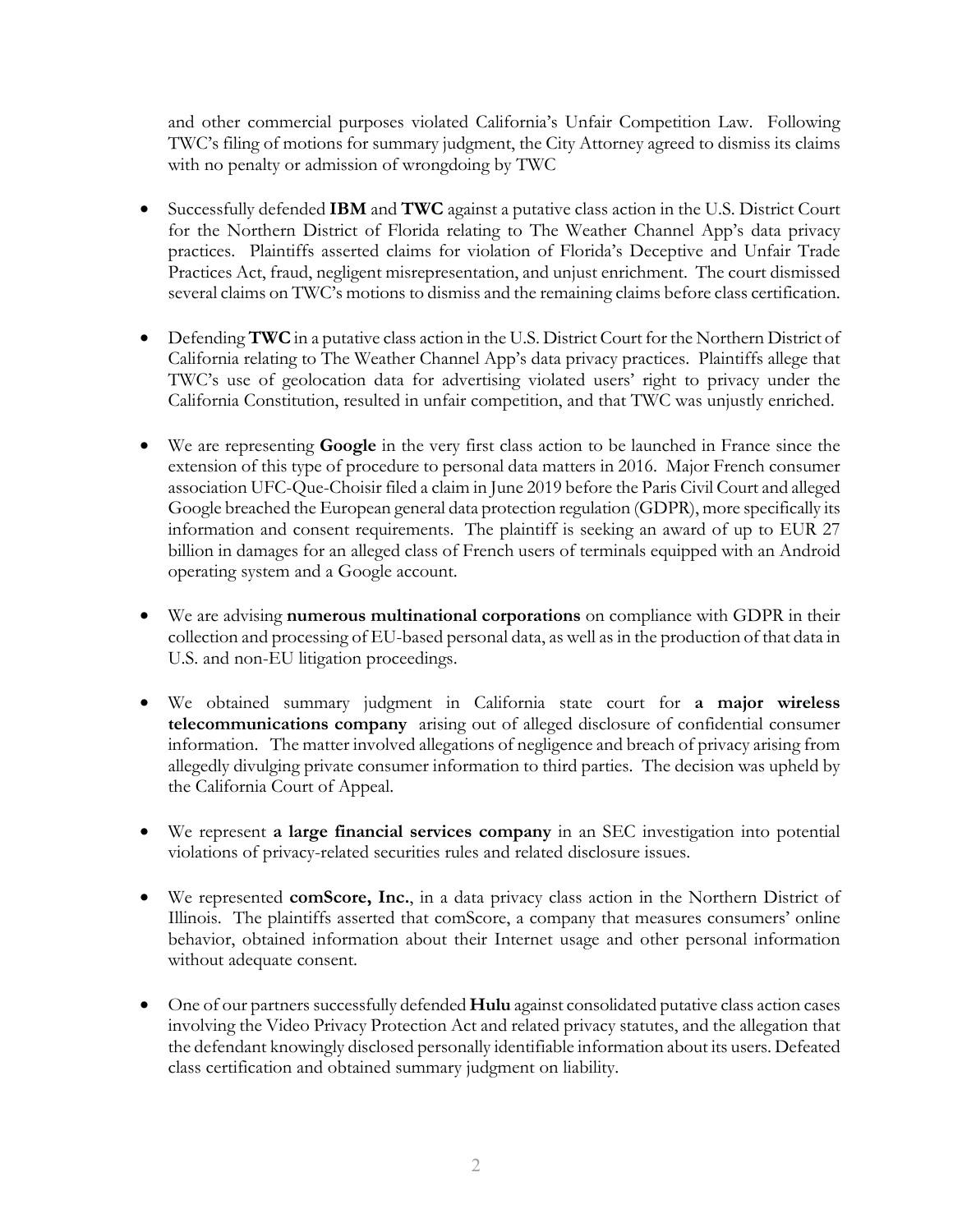- One of our partners successfully defended **Take-Two Interactive**, publisher of the NBA 2K basketball video games, against a class action alleging violation of the Biometric Information Privacy Act ("BIPA") based on use of user photographs to create customized game players and transmit them to third party users when playing in multiplayer mode. The decision was affirmed on appeal.
- One of our attorneys defended **VIZIO** in an investigation by the US Federal Trade Commission (FTC) concerning VIZIO's data collection and use practices. The FTC alleged that VIZIO engaged in unfair trade practices that violated the FTC Act and that VIZIO failed to adequately disclose the nature of its "Smart Interactivity" feature and misled consumers with its generic name and description. The precedent-setting enforcement action ended in the FTC establishing a new industry standard for data collection from Smart TVs and VIZIO agreeing to bolster its disclosure practices. VIZIO neither admitted nor denied the allegations.
- For **a government client**, we have advised on implementing a suite of data privacy and information security regulations across a truly diverse facility base. For the same client, we are assessing what new procedures/protections should be put into place to avoid future data breaches.
- We are intervening for **Lycos, Inc.** and **Wired News** in a case brought by the Electronic Frontier Foundation against AT&T for giving the NSA access to its fiber-optic telecommunications system. EFF's claims involve breach of privacy allegations; they have filed multiple documents under seal that were given to them by a former AT&T employee. Wired News has obtained and published some of the sealed documents and is seeking to unseal the rest of them.
- We were involved in a series of high-profile investigations by the U.S. and other governments into marketing practices and payments made to **healthcare providers**, including products such as Trileptal and TOBI, but also allegations on antitrust, data privacy, and other compliancerelated issues in many jurisdictions. We set up a system ensuring compliance with relevant data privacy laws in the respective jurisdiction; in addition, we assisted in setting up a mechanism through which relevant personal data could be shared between the U.S. and Europe.
- We won dismissal of a SDNY case against our client **Harley-Davidson**. The claims arose from loss of a computer with personal information of Harley-Davidson motorcycle owners.
- We won summary judgment for **Home Depot** in a class action in the Southern District of California alleging violation of a credit card privacy statute.
- One of our partners represented the German company **Merz Pharmaceuticals** in a U.S. pharmaceutical litigation concerning its Alzheimer's disease treatment Namenda®. Document discovery in that case implicated both the German Data Protection Act as well as HIPAA in the U.S. To comply with the law, all documents containing patient and personal employee data were hosted and reviewed in the EU with protected data being redacted before the documents could be brought into the U.S. for production.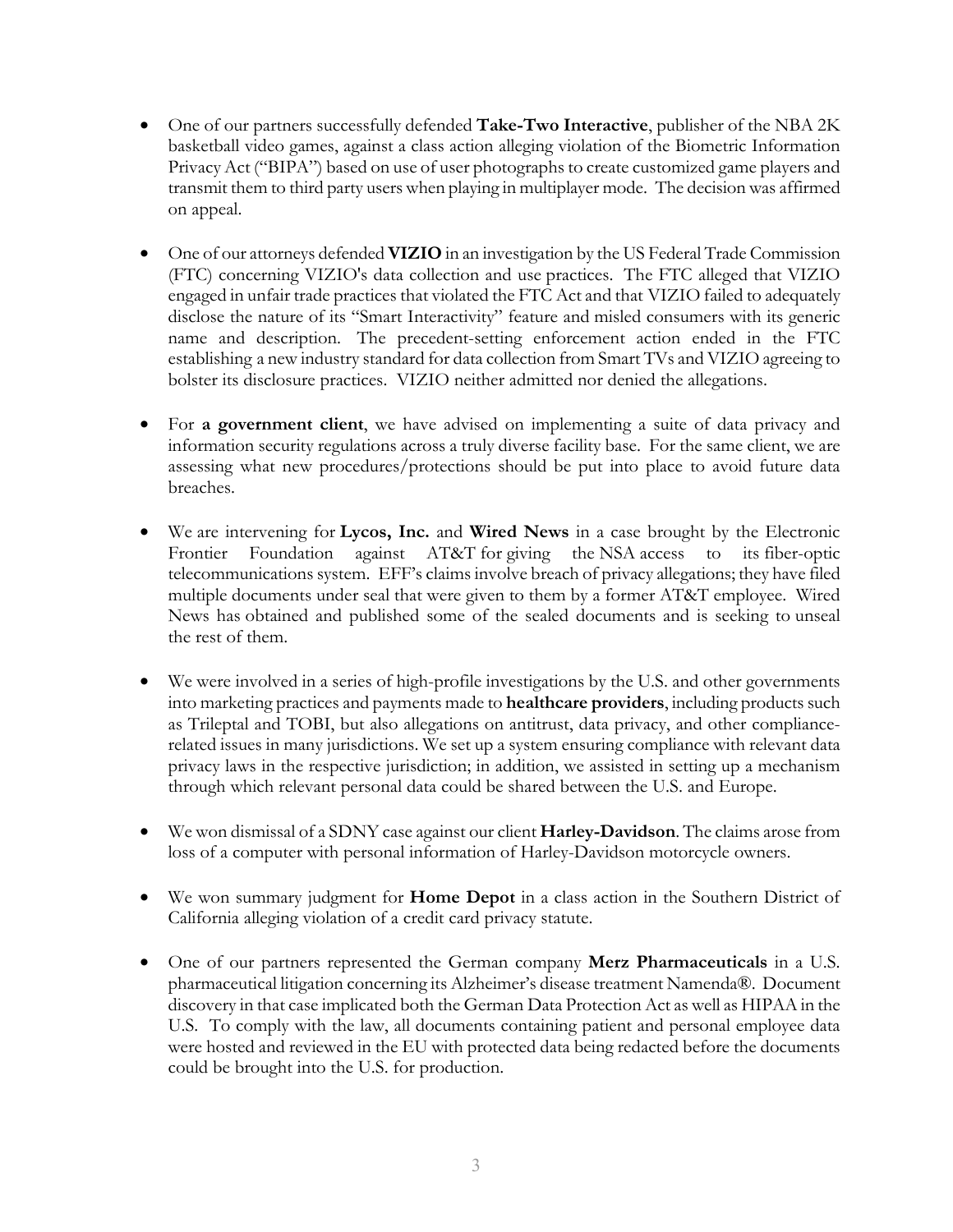- One of our attorneys advised **an internet content provider** on consumer privacy policies.
- One of our attorneys advised **an international confectionery manufacturer** with regard to compliance related data privacy issues in the context of internal investigations (including on limitations to access/search German employees' e-mail accounts).
- We represented **DIRECTV** in a class action matter alleging violations of the Electronic Communications Privacy Act ("ECPA"). We obtained a decision from the Ninth Circuit Court of Appeal affirming the dismissal of the complaint. In a case of first impression, the Court concluded that the ECPA did not permit liability for aiding and abetting or conspiracy to violate Section 2702 of the Act.
- We obtained a \$2.3 million judgment after a unanimous jury verdict finding 103 violations of the DMCA, Electronic Communications Privacy Act, and Federal Communications Act arising from defendant's distribution of illegal signal theft devices designed to steal **DIRECTV**'s satellite programming.

## **CYBER SECURITY MATTERS**

- We are representing a **large mortgage lending/financial services company** in connection with a potential vulnerability in a database containing millions of records of personal identifying information.
- We are overseeing investigation of a potential data breach for a **large financial industry company** including determining whether the incident resulted in any personally identifiable information being made available outside the company, and whether any notice obligations were triggered under the data security laws of any of the 50 states.
- We represent the **former CEO of Equifax**, **Rick Smith**, in connection with one of the most significant data breaches in recent history. The breach involved the theft of personal data of more than 145 million people in the U.S., Canada, and the United Kingdom. We worked with the company, outside consultants, and our client to quickly understand the size and scope of the breach and the resulting investigation into the cause, in order to prepare Mr. Smith to testify before multiple hostile congressional committees. We also currently represent Mr. Smith in multiple lawsuits asserting claims arising from the data breach.
- We have advised **numerous industry leaders** on preparing for or responding to a breach incident.
- We are representing **one of the world's largest banks** in connection with a highly publicized data breach caused by a rogue employee. Within days of the breach, we worked directly with the client to conduct a thorough investigation into the cause and extent of the data breach. We also assisted the client with devising a strategy to address customer concerns. Simultaneously, we managed the bank's responses to both federal and state regulators (including the SEC Compliance Branch, the SEC Enforcement Branch, the FBI, the FTC, the CFTC, the FDIC, FINRA, the Federal Reserve, and numerous state regulators from across the United States) and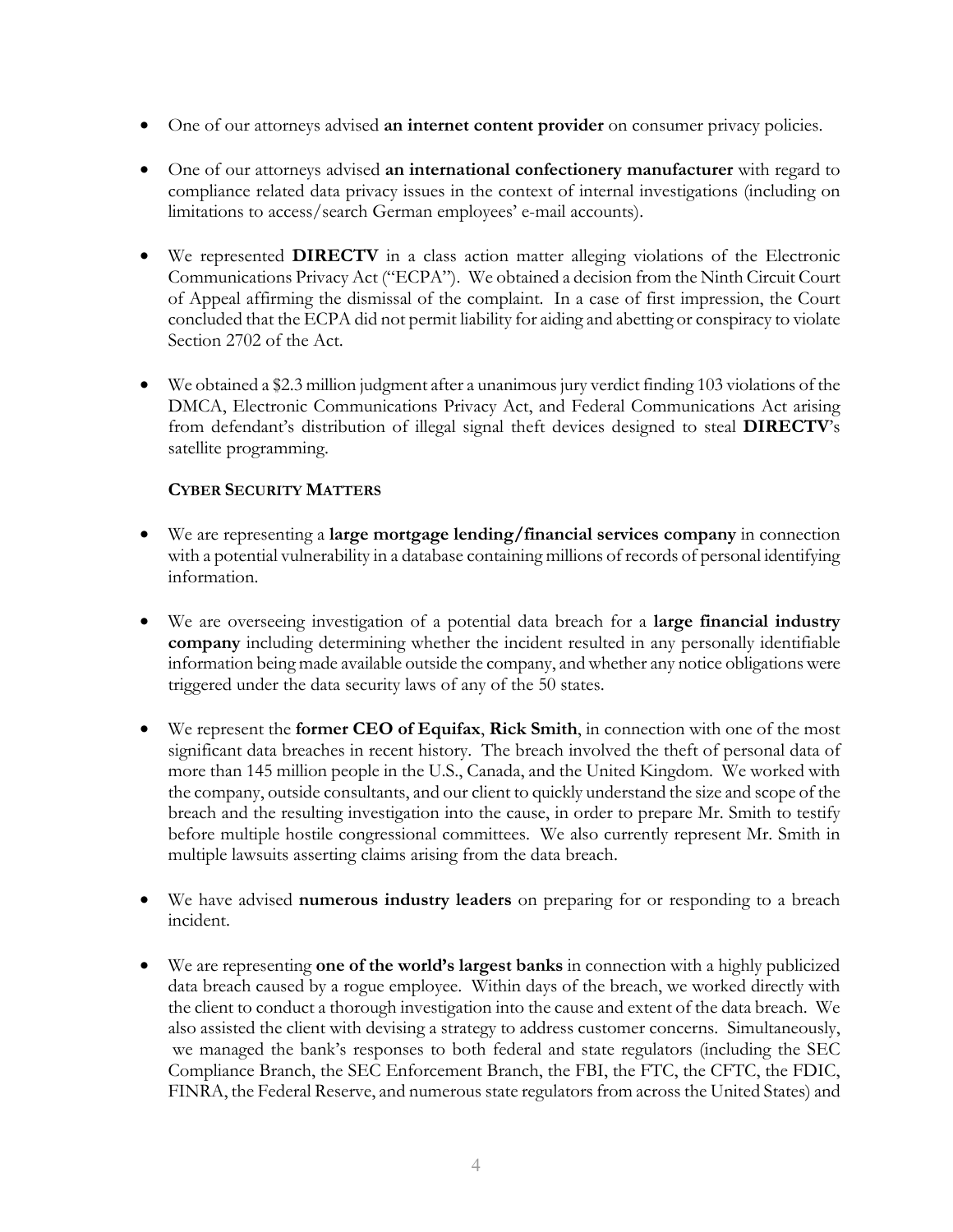foreign financial regulators (from Australia, Singapore, Japan, and all across Europe). We ensured that all regulatory responses were consistent and complete, minimizing the potential for formal investigations.

- We advised a **South Korean company with global operations** regarding its notification obligations under the data protection regulations of over 100 different countries following a data security breach. We also represented the company in responding to a Civil Investigative Demand (CID) from the U.S. Federal Trade Commission and inquiries from the U.S. Senate, the UK Information Commissioner's Office, and German authorities.
- We advised a **leading U.S. computer company** in a matter involving leakage of highly confidential information (including information about the client's new products and marketing strategy) through the hacking of an email account of the client's partner in Russia. The complications included suspicions that the information was passed to the client's European competitor. We handled internal investigation into activities of the client's Russian partner as well as its former and current employees, interviews with the suspects, criminal investigations in Russia and Europe, and cooperation with the outside U.S. forensic experts.
- We obtained a complete victory for **IBM**, who had been named as a defendant in a series of state and federal class actions arising out of the loss of nine data tapes belong to IBM's client, Health Net, Inc. Plaintiffs sought \$2 billion in alleged damages. After the cases were consolidated in the Eastern District of California, Quinn Emanuel filed a motion to dismiss on standing grounds, which the Court granted. During the months that the motion was pending, Quinn Emanuel also managed to stave off discovery by demonstrating to the Judge that they had a robust motion to dismiss and that causing IBM to engage in discovery before the motion was decided would be a miscarriage of justice.
- We represent the **audit committee** of a board of directors of a public company in conducting an independent inquiry into the company's cybersecurity maturity following a "noisy" resignation by the company's CISO.
- We advised **a large international insurer** on possible legal implications arising from the use of data from its claims and underwriting files.
- We successfully represented data aggregator **Choicepoint** in numerous data privacy theft cases and obtained dismissal of all claims.
- In a highly confidential matter, we represent **a multinational corporation** with respect to illegal hacking into their computer systems.
- We advised **a major hospitality company** regarding regulatory and other potential claims regarding a data breach.
- We represent **a major entertainment industry client** with respect to the issues arising from the well-publicized hack of Sony Corporation.